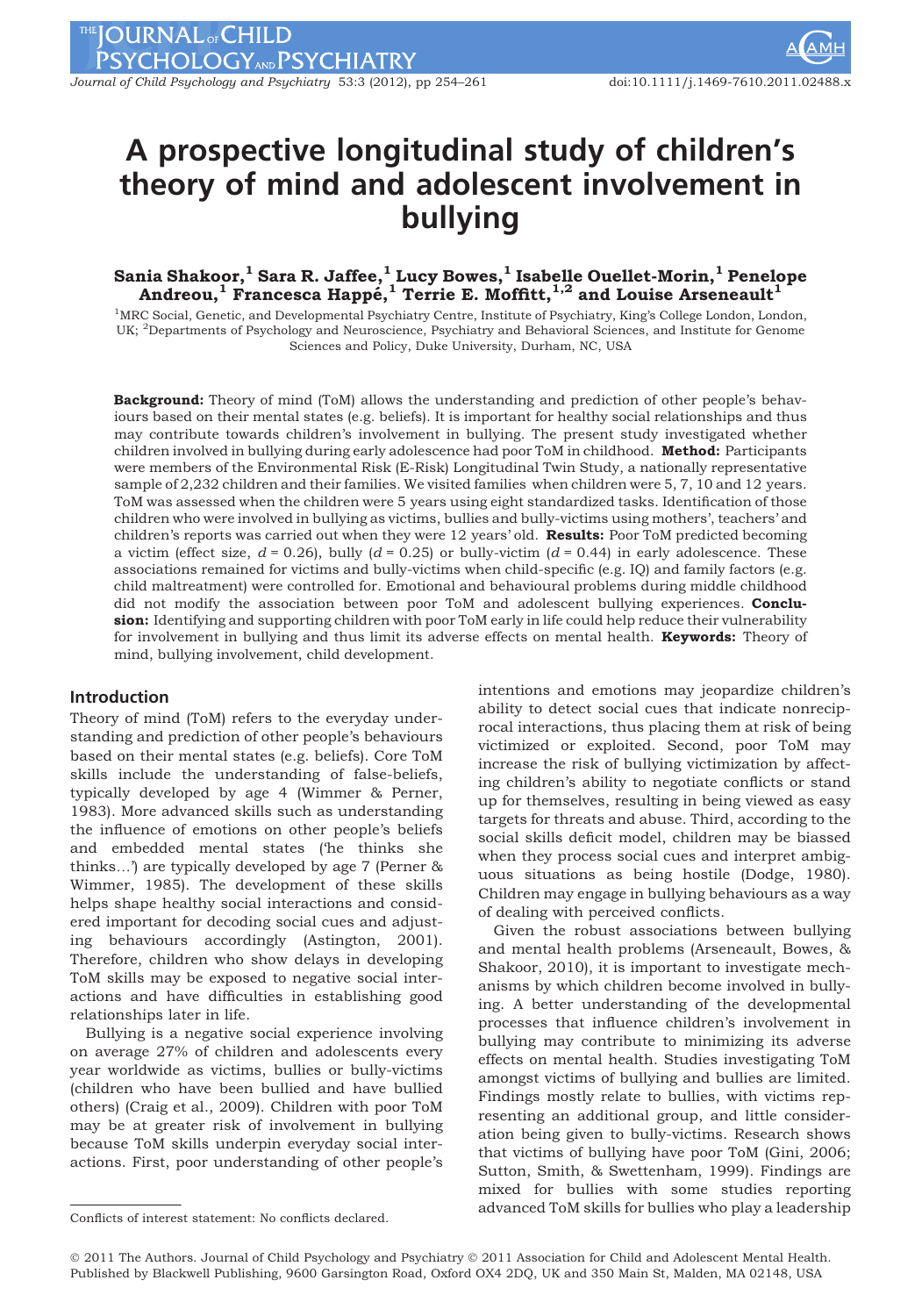role (Renouf et al., 2010; Sutton et al., 1999) and others showing deficits (Monks, Smith, & Swettenham, 2005). Being cross-sectional or spanning only a short period of time, these studies are limited in the extent to which they can inform about the influence of ToM on involvement in bullying over time. Using longitudinal data from 2,232 children, we tested the hypothesis that youth involved in bullying as victims, bullies and bully-victims in early adolescence had poor ToM in childhood.

The development of ToM is facilitated by factors including children's language abilities (Cutting & Dunn, 1999; Happé, 1995), conversations about emotions within the family (Dunn, Brown, Slomkowski, Tesla, & Youngblade, 1991) and number of child-aged siblings (1–12 years) (McAlister & Peterson, 2006). Reports of positive associations between the number of siblings and ToM are mixed, with suggestions that it may be the quality of the interactions with siblings that are important, rather than just their presence (Hughes & Ensor, 2005). Furthermore, ToM and involvement in bullying have common antecedents such as family disadvantage and quality of mother–child relationship (Bowes et al., 2009; Cutting & Dunn, 1999; Wolke, Woods, Stanford, & Schulz, 2001). We therefore tested whether ToM was independently associated with involvement in bullying over and above child-specific and family factors.

Children with emotional and behavioural problems are more likely to have had a history of poor ToM (Hughes & Ensor, 2006) and to have been involved in bullying (Arseneault et al., 2006; Barker et al., 2008). This highlights adjustment problems as a potential mechanism that may exacerbate the effect of poor ToM upon children's involvement in bullying. For example, children with poor ToM who find it difficult to socialize and are therefore seen as being 'odd', may become easier targets for victimization if they are also highly anxious and therefore unlikely to stand up for themselves. Similarly, children with poor ToM who have difficulty making the correct attributions for others' behaviour may especially be likely to bully others if they are already prone to aggression. Using prospective data across 4 time points, we investigated if having adjustment problems in middle childhood moderated the risk of being involved in adolescent bullying amongst children with poor ToM.

## Methods

#### Sample

Participants were members of the Environmental Risk (E-Risk) Longitudinal Twin Study, which tracks the development of a nationally representative birth cohort of 2,232 British children. The sample was drawn from a larger birth register of twins born in England and Wales in 1994–1995 (Trouton, Spinath, & Plomin, 2002). Briefly, the E-Risk sample was constructed in 1999–

2000 when 1,116 families with same-sex 5-year-old twins (93% of those eligible) participated in home-visit assessments. Families were recruited to represent the UK population of families with newborns in the 1990s, based on (a) residential location throughout England and Wales and (b) mother's age (i.e. older mothers having twins via assisted reproduction were underselected and teen-aged mothers with twins were overselected). We used this sampling strategy (a) to replace high-risk families who were selectively lost to the register via nonresponse and (b) to ensure sufficient numbers of children growing up in high-risk environments. Follow-ups were conducted when children were 7 (98% participation), 10 (96%) and 12-years (96%). Parents gave informed consent and children gave assent. The Joint South London and Maudsley and the Institute of Psychiatry Research Ethics Committee approved each phase of the study.

#### Age-5 children's ToM

We administered a total of eight ToM tasks in a set order of increasing difficulty when children were 5 years old (Hughes et al., 2005). All test questions were presented in a forced-choice format (or with a forced-choice prompt) and were accompanied by at least one control question to check story comprehension and recall. Children only received credit on a test question if they also passed the accompanying control question(s). Four 'standard' ToM tasks tapped children's ability to attribute a 1st order false-belief to a story character (e.g. a mistaken belief about an object's identity or location). Four 'advanced' ToM tasks tapped children's ability to make inferences from an attributed false-belief (e.g. to predict how a character would feel as a result of his/her false-belief) or to attribute a 2nd order false-belief (i.e. a mistaken belief about a belief) to a story character. Children who responded correctly to 'advanced' ToM questions were asked to justify their response and received a bonus point for each correct justification. Children's scores across the eight different tasks and the four bonus points were summed, ranging from 0 to 12  $[M = 4.52, standard deviation (SD) = 3.28] where$ lower scores represent poor ToM. The standard and advanced false-belief tasks show acceptable 1 month test–retest reliability (>.7) in 5-year-old children across a wide range of abilities (Hughes et al., 2000).

#### Age-5 covariates

To assess children's IQ, each child was individually tested at age 5 using a short form of the Wechsler Preschool and Primary Scale of Intelligence-Revised (WPPSI-R; Wechsler, 1990) comprising Vocabulary and Block Design subtests. Children's IQs were prorated following procedures described by Sattler (1992). Scores ranged from 55 to 151  $(M = 100, SD = 15)$ .

We assessed children's early involvement in bullying during interviews with mothers when children were 7 years. We asked mothers whether either twin had been bullied by another child between 5 and 7 years. A total of 19% of children had been bullied by 7 years  $(N = 411)$ . We also asked mothers and teachers whether children had been bullying others at age 7. A child was considered to be a bully if reported by either source.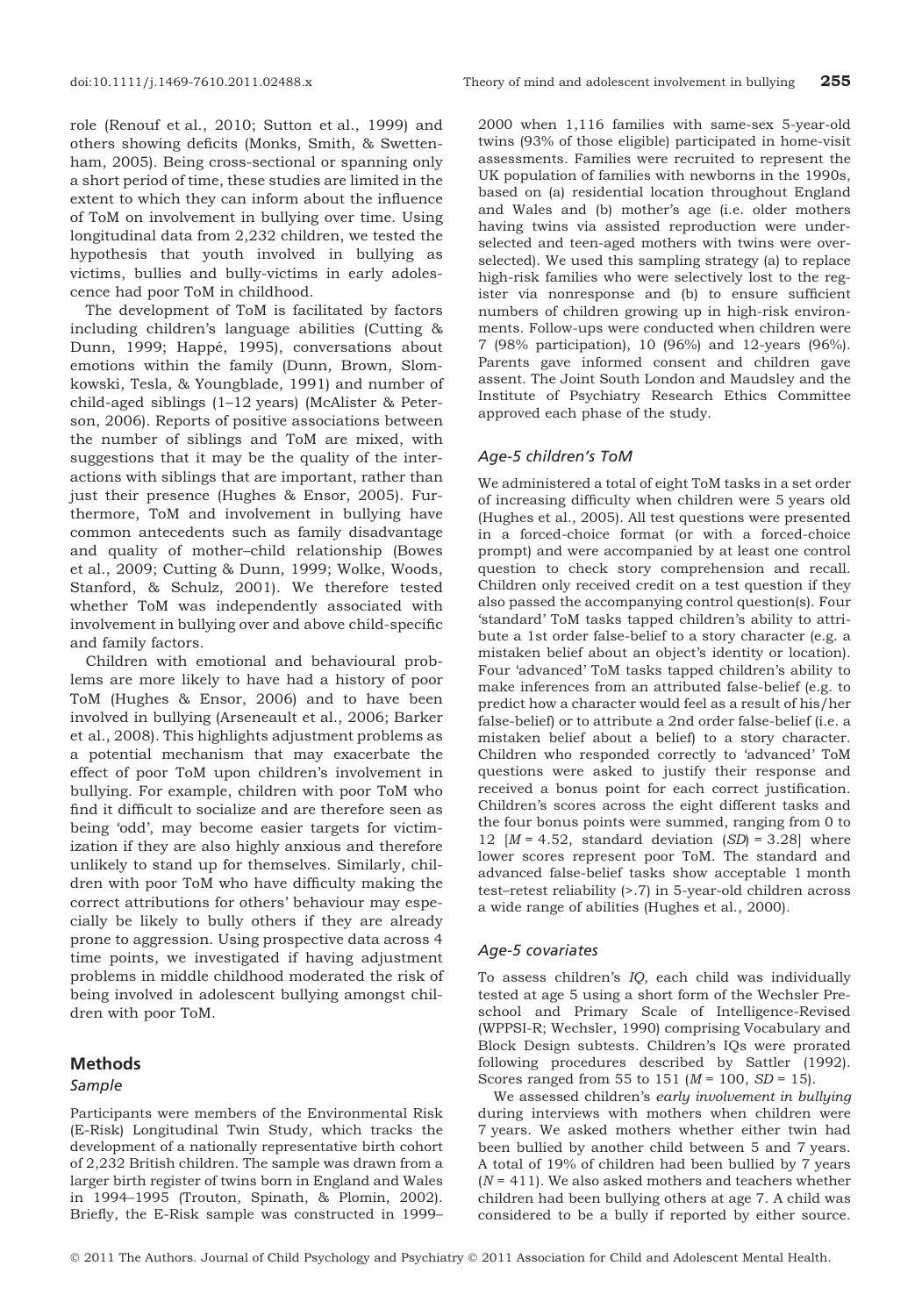A total of 24% of children bullied others according to mothers and/or teachers  $(N = 519)$ . We combined groups of children who had been victimized by bullies and children who had been bullying others to generate three groups of children involved in bullying: victims  $(N = 273, 13\%)$ , bullies  $(N = 381, 17\%)$  and bullyvictims  $(N = 138, 6\%)$ .

We assessed emotional and behavioural problems when children were 5 years using the Child Behavior Checklist for mothers (Achenbach, 1991a) and the Teacher's Report Form for teachers (Achenbach, 1991b). Mothers were given the instrument as a face-toface interview and teachers responded by mail. The reporting period was 6 months before the interview. Informants were asked to rate each item as being 'not true', 'sometimes true' or 'very true'. Mothers' and teachers' reports were standardized and summed to create a composite measure. The emotional problems scale is the sum of items on the Withdrawn and Anxious/Depressed scales, including items such as 'cries a lot', 'withdrawn, doesn't get involved with others' and 'worries'. Combined mother and teacher scores ranged from 0 to 58 ( $M = 12.13$ ,  $SD = 8.35$ ). The internal consistency was 0.85. The behavioural problems scale is the sum of items in the Aggressive and Delinquent behaviours scales (minus the item that assessed bullying), including items such as 'argues a lot' and 'is defiant, talks back'. Combined mother and teacher scores ranged from 0 to 93 ( $M = 17.97$ ,  $SD = 13.28$ ). The internal consistency was 0.92.

Details and descriptive statistics of measures used to assess family factors at age 5 are reported in Table 1.

## Age-7 and -10 emotional and behavioural problems

We assessed emotional and behavioural problems when children were 7 and 10 years similarly to when they were 5 years. Combined mother and teacher scores of emotional problems at age 7 ranged from 0 to 66  $(M = 11.60, SD = 8.56)$  and from 0 to 67  $(M = 11.57,$  $SD = 8.90$ ) at age 10. The internal consistency was 0.87 at age 7 and 0.89 at age 10. Combined mother and teacher scores of behavioural problems at age 7 ranged from 0 to 98 ( $M = 15.99$ ,  $SD = 13.23$ ) and from 0 to 113  $(M = 15.35, SD = 14.00)$  at age 10. The internal consistency was 0.94 at age 7 and 0.92 at age 10.

### Age-12 adolescent involvement in bullying

We assessed experiences of bullying victimization using both mothers' and children's reports at age 12. We explained that, 'Someone is being bullied when another child (a) says mean and hurtful things, makes fun or calls a person mean and hurtful names; (b) completely ignores or excludes someone from their group of friends or leaves them out on purpose; (c) hits, kicks, shoves a person or locks them in a room; (d) tells lies or spreads rumours about them; and (e) does other hurtful things like these. We call it bullying when these things happen often, and when it is difficult to make it stop. We do not call it bullying when it is done in a friendly or playful way.' Mothers were asked whether either twin had been bullied by another child, responding 'never', 'yes' or 'frequently'. The test–retest reliability of bullying victimization was 0.87 using a sample of 30 parents

|                           | Measure                                                                                                                      | Informant             | Mean (SD) or %                                                    | Range    | reliability (r)<br>Inter-rater | Reference citations                          |
|---------------------------|------------------------------------------------------------------------------------------------------------------------------|-----------------------|-------------------------------------------------------------------|----------|--------------------------------|----------------------------------------------|
| Family factors            |                                                                                                                              |                       |                                                                   |          |                                |                                              |
| Maternal warmth           | Maternal expressed emotion<br>scale based on the 5 min<br>speech sample method                                               | 2 raters              | 3.3(1.00)                                                         | $0 - 5$  | 0.9                            | (Caspi et al., 2004)                         |
| Child maltreatment        | Adapted parenting interview<br>schedule                                                                                      | Mother and Clinicians | 13.76 ('probable' or 'definite<br>child maltreatment <sup>1</sup> | I        | $\frac{8}{2}$                  | (Dodge et al., 1990; Jaffee<br>et al., 2004) |
| Number of siblings        | Life History Calendar                                                                                                        | Mother                | I                                                                 | $0 - 10$ | I                              | (Caspi et al., 1996)                         |
| Socioeconomic deprivation | class modelled on the British<br>income, education and social<br>Social Attitudes survey series<br>Standardized composite of | Mother                | 2.0(0.82)                                                         | $1 - 3$  | I                              | (Jowell et al., 1997)                        |
|                           |                                                                                                                              |                       |                                                                   |          |                                |                                              |

Table 1 Measures of family factors at age 5

Table 1 Measures of family factors at age

LO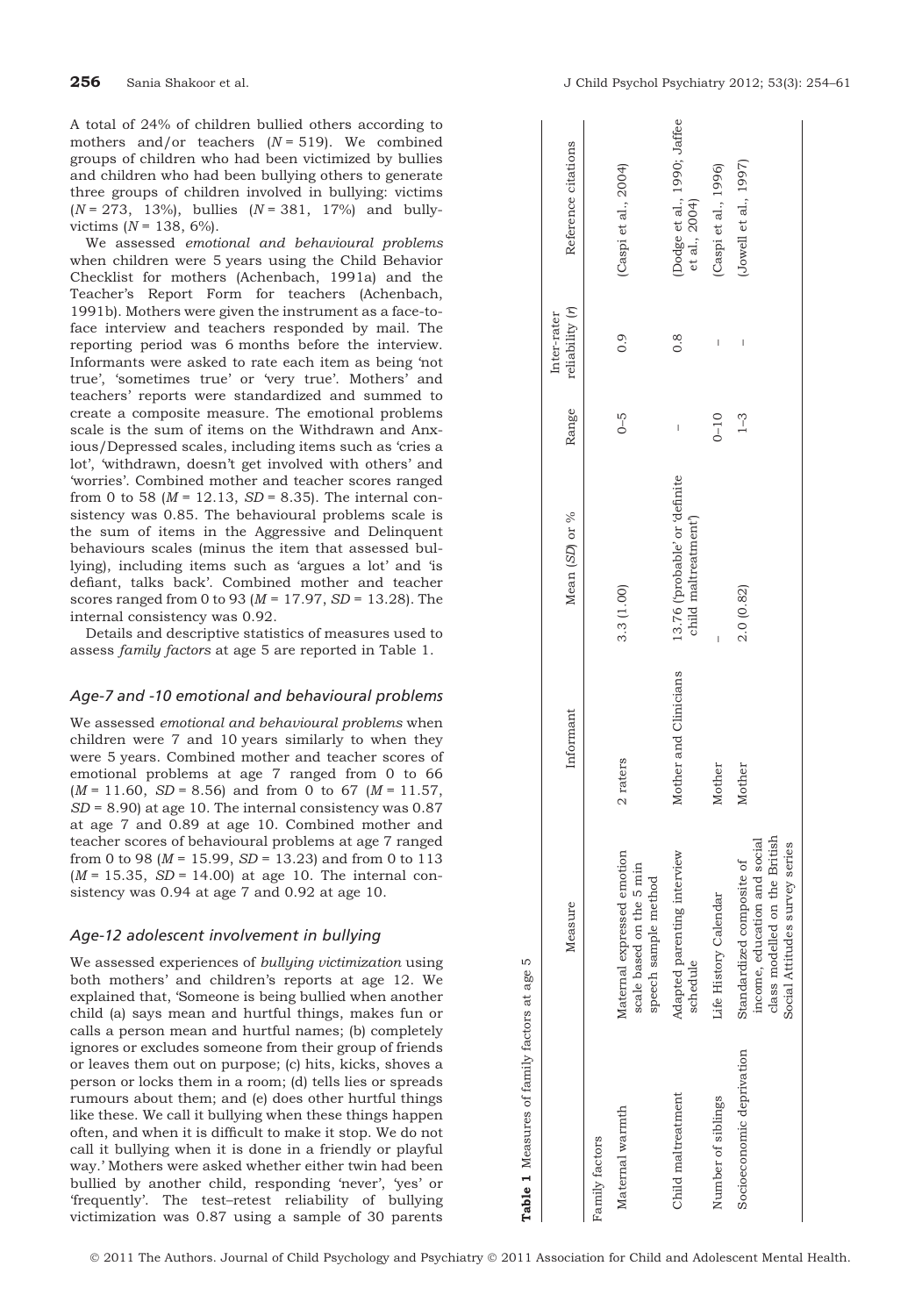who were interviewed twice, 3–6 weeks apart. During private interviews with children, they indicated whether they had been bullied by another child during secondary school. When a mother or a child reported bullying victimization, the interviewer asked them to describe what had happened. Notes taken by the interviewers were later checked by an independent rater to verify that the events reported could be classified as instances of bullying operationally defined as evidence of repeated harmful actions, between children, where there is a power differential between the bully and the victim (Shakoor et al., 2011). Age-12 reports of bullying victimization from the two informants were summed to create two groups: nonvictim  $(N = 1,138; 53\%)$ , and victims as reported by either or both mothers and children as 'occasionally' or 'frequently'  $(N = 1,008;$ 47%). The inclusion of both mothers' and children's reports of bullying victimization allow us to capture bullying incidents that could easily go unnoticed by mothers or be under-reported by children. This is reflected in our high prevalence rate.

We assessed bullying perpetration at age 12 using items from the Child Behavior Checklist (Achenbach, 1991a) and Teacher's Report Form (Achenbach, 1991b). A child was considered to be a bully if so reported by either mother or teacher. A total of 471 children (22%) bullied others according to mothers and/or teachers.

Based on information regarding bullying victimization and perpetration, we created three groups: victims  $(N = 704; 33%)$  are children who have been victimized but who have not bullied others; bullies  $(N = 167; 8\%)$ are children who have only bullied others; and bullyvictims  $(N = 304; 14%)$  are children who have been bullied and have bullied others. Children not involved in bullying either as victims, bullies, or bully-victims form the comparison group  $(N = 971; 45\%).$ 

## Statistical analyses

First, we tested whether poor ToM at age 5 was associated with children becoming involved in bullying at age 12. We used multinomial logistic regression analyses predicting victims, bullies and bully-victims, with children not involved in bullying as the comparison group. We tested if the associations differed by gender by including an interaction term (gender  $\times$  ToM) in the regression models. Results indicated nonsignificant effects thus all analyses were conducted collapsed across gender. We further examined the independent associations between ToM and adolescent involvement in bullying controlling for the child-specific factors in one model and family factors in another.

Second, we tested whether adjustment problems during middle childhood (7 and 10 years) played a role in the association between poor ToM at 5 and later involvement in bullying at 12. We examined if emotional and behavioural problems in middle childhood moderated the risk of adolescent involvement in bullying amongst children with poor ToM. Using multinomial logistic regression models predicting involvement in bullying, we tested whether emotional or behavioural problems had an independent effect on children's involvement in bullying. We then tested for a moderating effect by including interaction terms between ToM and emotional and behavioural problems in the regression models.

Participants were twin pairs growing up in the same family. To control for these non-independent observations, analyses were adjusted with tests based on the sandwich or Huber/White variance estimator (Williams, 2000).

### Results

## Did adolescents involved in bullying have poor ToM as children?

Compared to adolescents not involved in bullying, age-12 victims, bullies and bully-victims had poorer ToM at age 5 (Table 2). We observed significantly poorer ToM among victims  $(d = 0.26)$ , bullies  $(d = 0.25)$  and especially bully-victims  $(d = 0.44)$ . Even after controlling for child-specific and family factors (Table 3), multivariate analyses indicated that poor ToM was independently associated with victim and bully-victim status at age 12. Amongst bullies the association between poor ToM and being a bully was statistically accounted for by the confounding effects of socioeconomic deprivation (SES) and child maltreatment.

## Do adjustment problems in middle childhood modify the association between early ToM and adolescent involvement in bullying?

We explored whether the association between poor childhood ToM and adolescent involvement in bullying varied according to the presence of emotional and behavioural problems in middle childhood. We did not find any significant moderating effects of adjustment problems. However, having emotional and behavioural problems during middle childhood

Table 2 Associations between age-5 theory of mind and involvement in bullying at age 12

| Involvement in bullying | Theory of mind |                          |                   |  |
|-------------------------|----------------|--------------------------|-------------------|--|
|                         | Mean (SD)      | RR (95% CI)              | Effect size $(d)$ |  |
| Not-involved            | 5.06(3.31)     | $\overline{\phantom{0}}$ |                   |  |
| Victims                 | 4.22(3.23)     | 0.93(0.90, 0.96)         | 0.26              |  |
| <b>Bullies</b>          | 4.24(3.16)     | $0.93$ (0.88, 0.98)      | 0.25              |  |
| Bully-victims           | 3.64(3.06)     | $0.88$ (0.84, 0.92)      | 0.44              |  |

Not-involved children were the comparison group in multinomial logistic regression analyses adjusted for gender. CI, confidence intervals; RR, relative risk ratio, SD, standard deviation.

© 2011 The Authors. Journal of Child Psychology and Psychiatry © 2011 Association for Child and Adolescent Mental Health.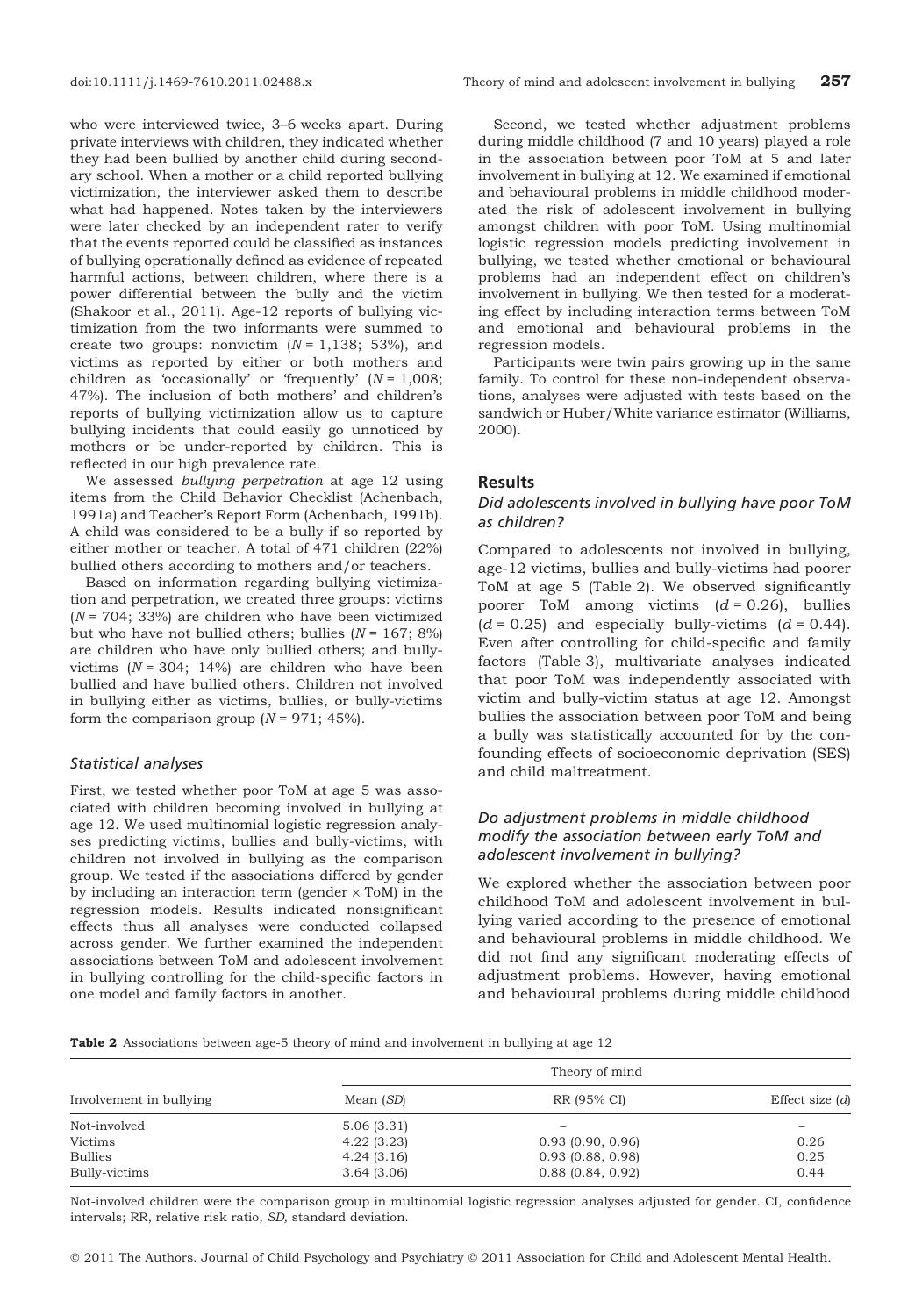Table 3 Associations between age-5 theory of mind and involvement in bullying at age 12 controlling for child-specific and family factors

|                                              | Groups of children involved in bullying |                               |                              |
|----------------------------------------------|-----------------------------------------|-------------------------------|------------------------------|
|                                              | Victims<br>RR (95% CI)                  | <b>Bullies</b><br>RR (95% CI) | Bully-victims<br>RR (95% CI) |
| Bivariate association with ToM               | $0.93$ (0.90, 0.96)                     | $0.93$ (0.88, 0.98)           | $0.88$ (0.84, 0.92)          |
| Controlling for age-5 child-specific factors |                                         |                               |                              |
| ToM                                          | $0.93$ (0.90, 0.97)                     | 0.94(0.89, 1.00)              | $0.93$ (0.88, 0.98)          |
| Gender                                       | 0.95(0.75, 1.21)                        | $0.64$ (0.44, 0.93)           | $0.67$ (0.48, 0.95)          |
| IQ                                           | 1.00(0.99, 1.01)                        | 1.00(0.99, 1.02)              | 0.99(0.97, 1.00)             |
| Emotional problems                           | 1.01(0.99, 1.02)                        | 1.00(0.98, 1.02)              | 1.01(0.99, 1.03)             |
| Behavioural problems                         | 1.03(1.02, 1.04)                        | $1.04$ (1.03, 1.06)           | 1.06(1.05, 1.08)             |
| Early involvement in bullying:               |                                         |                               |                              |
| <b>Victims</b>                               | 1.66(1.21, 2.27)                        | 1.60(0.92, 2.79)              | 2.21(1.40, 3.48)             |
| <b>Bullies</b>                               | 0.90(0.65, 1.24)                        | 1.75(1.10, 2.79)              | $2.31$ (1.57, 3.40)          |
| Bully-victims                                | 2.89(1.48, 5.67)                        | 4.76(1.95, 11.61)             | 10.07 (4.97, 20.40)          |
| Controlling for age-5 family factors         |                                         |                               |                              |
| ToM                                          | $0.93$ (0.90, 0.96)                     | 0.96(0.90, 1.01)              | $0.93$ (0.88, 0.97)          |
| Maternal warmth                              | 0.96(0.85, 1.09)                        | $0.89$ (0.73, 1.08)           | $0.70$ (0.60, 0.82)          |
| Child maltreatment                           | 1.09(0.76, 1.57)                        | 1.70 (1.03, 2.78)             | $1.66$ (1.08, 2.54)          |
| Number of siblings                           | 0.97(0.88, 1.06)                        | $1.03$ (0.85, 1.24)           | 1.15(1.03, 1.29)             |
| Socioeconomic deprivation                    | $0.88$ (0.75, 1.03)                     | $0.77$ (0.59, 1.00)           | $0.63$ (0.50, 0.79)          |

Not-involved children were the comparison group in multinomial logistic regression analyses. CI, confidence intervals; RR, relative risk ratio; ToM, Theory of mind.

had an independent effect upon children becoming involved in bullying (Table 4). Findings indicated that the likelihood of children with poor ToM becoming involved in bullying during adolescence either as victims, bullies or bully-victims was the same whether or not they had emotional or behavioural problems in middle childhood.

## **Discussion**

Findings from our nationally representative cohort showed that adolescent victims, bullies and bullyvictims had poor ToM in early childhood. Poor ToM contributed to the risk of children becoming victims and bully-victims in early adolescence over and above child-specific and family factors such as low IQ, child maltreatment, maternal warmth and gender. This risk was not moderated by children's emotional and behavioural problems during middle childhood. Poor ToM in childhood appears to be a robust developmental marker for later victim or bully-victim status. Our findings suggest that targeting developmental delays in ToM early in children's schooling years could help reduce their vulnerability for becoming involved in bullying as they embark on their teen years.

### Victims and bully-victims

Consistent with other studies, our findings indicated an association between victimization and poor ToM (Gini, 2006; Sutton et al., 1999). Moreover, we found a prospective longitudinal association whereby youth who had poor ToM in early childhood were

Table 4 Associations between age-5 theory of mind and involvement in bullying at age 12 testing for the moderating effect of middle childhood adjustment problems

|                                   | Groups of children involved in bullying |                              |                             |
|-----------------------------------|-----------------------------------------|------------------------------|-----------------------------|
|                                   | <b>Victims</b><br>RR (95%CI)            | <b>Bullies</b><br>RR (95%CI) | Bully-victims<br>RR (95%CI) |
| Moderating effect                 |                                         |                              |                             |
| ToM                               | 0.94(0.91, 0.97)                        | 0.95(0.90, 1.00)             | $0.91$ (0.86, 0.95)         |
| Age-7–10 emotional problems       | 1.05(1.03, 1.07)                        | 1.05(1.02, 1.07)             | 1.08(1.06, 1.11)            |
| $ToM \times$ emotional problems   | 1.00(0.99, 1.00)                        | 1.00(0.99, 1.01)             | 1.00(0.99, 1.01)            |
| ToM                               | $0.94$ (0.90, 0.97)                     | 0.96(0.91, 1.01)             | $0.91$ (0.86, 0.96)         |
| Age-7-10 behavioural problems     | $1.03$ $(1.02, 1.05)$                   | 1.08(1.06, 1.10)             | 1.11(1.09, 1.13)            |
| $ToM \times$ behavioural problems | 1.00(1.00, 1.00)                        | 1.00(1.00, 1.01)             | 1.00(1.00, 1.01)            |

Analyses were conducted controlling for the confounding effects of gender, and early involvement in bullying. Not-involved children were the comparison group in multinomial logistic regression analyses. For the moderation analyses ToM, emotional and behavioural problems were centred. CI, confidence intervals; RR, relative risk ratio; ToM, Theory of mind.

© 2011 The Authors. Journal of Child Psychology and Psychiatry © 2011 Association for Child and Adolescent Mental Health.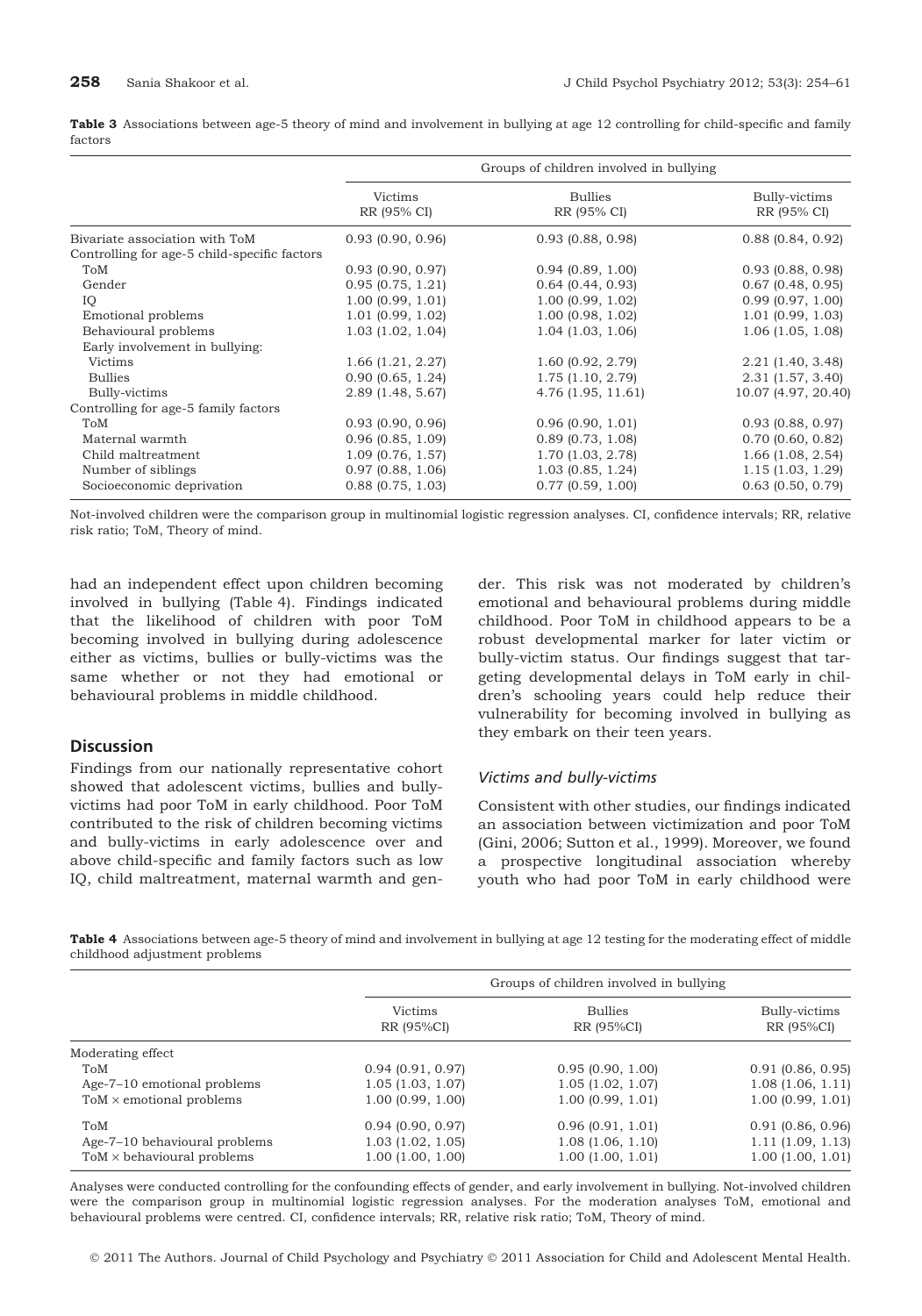more likely to become victims of bullying in early adolescence. Our findings extend those of previous studies by showing that children with poor ToM are more likely to become victims of bullying in early adolescence over and above the effects of other factors. In particular, the independent risk posed by ToM over and above IQ is of interest. First, it demonstrates that although IQ and ToM are correlated  $(r = 0.44)$ , ToM has an independent effect on later involvement in bullying and should therefore be considered as an independent cognitive domain for studies of bullying. Second, our findings suggest that there is something specific about children's inability to understand other people's mental states, as opposed to general cognitive/intellectual difficulties, that place them at an increased risk of being victimized. For example, the inability to understand others' mental perspective may contribute to victims' behaviours being viewed as confrontational, insulting and irritating by their peers (Olweus, 1993).

Our findings showed that adolescent bullyvictims had the poorest ToM at age 5 years. Bullyvictims are the group of children involved in bullying who fare the worst, with the highest level of mental health problems (Nansel et al., 2001) and our findings highlight ToM as a potential early marker of this highly vulnerable group. Our observation of poor ToM amongst victims and bully-victims, suggests that there may be differences in the manner in which poor ToM influence children's social relationships, consequently affecting their risk of becoming victims or bully-victims. For example, because children with poor ToM find it difficult to consider other people's perspectives when decoding social cues, they may have to rely on their own experiences and related apprehensions. These experiences may be negative resulting in children interpreting ambiguous situations as threatening and responding aggressively (Runions & Keating, 2007). This could explain why some victims of bullying end up bullying others too. Our findings of poor ToM amongst bully-victims may help in further understanding why children who are victims go on to bully others (Barker et al., 2008).

## Bullies

Adolescent bullies also had poor ToM in childhood. However, the risk associated with having poor ToM was statistically explained by child maltreatment and SES, indicating that growing up in deprivation and being maltreated overrides the risk posed by having poor ToM for becoming a bully. Our findings support associations between SES, child maltreatment and bullying (Shields & Cicchetti, 2001; Wolke et al., 2001), and suggest that for children with poor ToM, these factors play a more influential role in children's risk of becoming bullies. Evidence showing that family factors are associated with both ToM and involvement in bullying further emphasizes the need to take these factors into account when conducting research and setting up intervention programmes. Targeting only children's ToM to reduce their risk of being bullies may not be sufficient.

The observation that bullies had poor ToM in childhood does not support the notion of bullies being 'skilled social manipulators' with high levels of ToM (Sutton et al., 1999). One possible reason for this differentiation may lie in the characterization of the bullies. Previous studies distinguished between children who initiate bullying as a 'ring leader' from other bullies (Sutton et al., 1999). We did not make this distinction with E-Risk participants. Advanced ToM skills might be important for 'ring leaders', specifically as this role involves elements of the manipulation of others to engage in negative behaviours. The same, however, may not be true for children who are being led by others to bully. Furthermore, research shows that as children get older, prevalence rates of indirect bullying behaviours such as social exclusion increase (Craig et al., 2009). This element of manipulation could require an understanding of others' mental states and ToM skills may become necessary for some forms of indirect bullying behaviours at an older age. Examining various forms of bullying behaviours and taking family factors into account may help clarify mixed findings leading to better understanding of the role of ToM in the development of bullying behaviours.

## The role of adjustment problems

Adjustment problems in middle childhood did not moderate the associations between poor ToM and adolescent involvement in bullying although they contributed to children's risk of being involved in bullying independently of having poor ToM. This suggests that other mechanisms independent of emotional and behavioural problems may help explain how poor ToM increases children's risk of becoming victims or bully-victims. Poor ToM has been associated with poor emotion recognition, poor communication, and poor executive function in children. Each of these plausibly plays an important role in peer interaction and bullying involvement (Filippova & Astington, 2008; Henning, Spinath, & Aschersleben, 2011). Poor ToM has also been documented amongst individuals with atypical neurological development (e.g. dys/agenesis of the corpus callosum; Booth, Wallace, & Happé, 2011; right hemisphere damage; Siegal & Varley, 2002). Poor ToM at age 5 may be a marker for other cognitive or neural abnormalities contributing to the risk of later involvement in bullying.

#### Limitations

The present study has some limitations. First, our measure of involvement in bullying did not distinguish between different types of bullying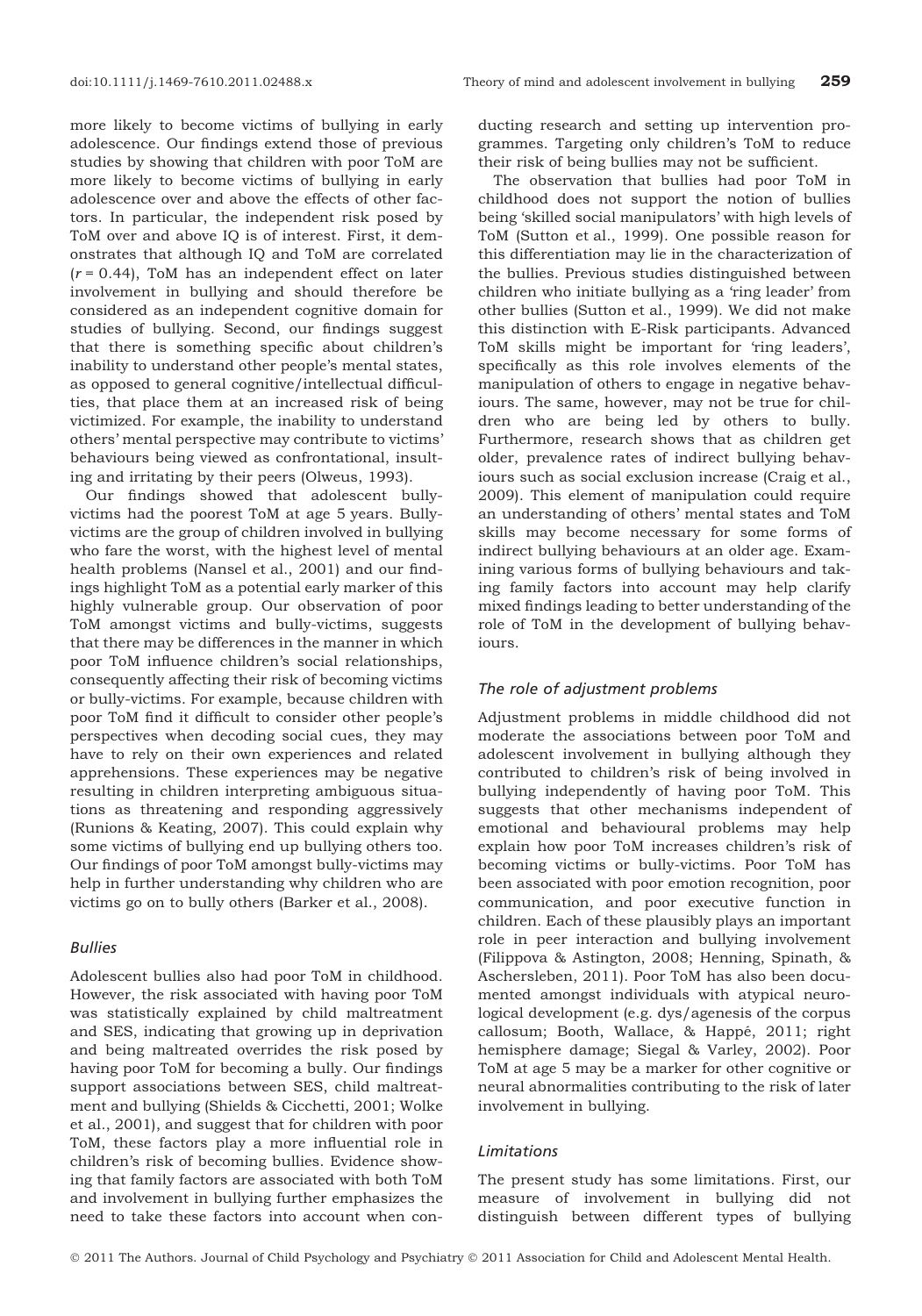behaviours and victimization (i.e. relational vs. physical bullying). This would have allowed us to test further the role of ToM in relation to the type and complexity of different bullying behaviours. Second, we studied a cohort of twins and we cannot be certain that our results generalize to singletons. Similar prevalence rates of involvement in bullying between the E-Risk Study and samples of singletons suggest that our findings are not specific to twins (Craig et al., 2009). Furthermore, although there is evidence to suggest that children with siblings are more likely to perform better on ToM tasks (McAlister & Peterson, 2006) the same has not been shown for twins (Cassidy, Fineberg, Brown, & Perkins, 2005).

## Conclusion

Our findings highlight the importance of early differences in social cognition amongst children who later become involved in bullying. Identifying such risk factors and underlying mechanisms will enhance our knowledge of the aetiology of involvement in bullying and provide more specific targets for interventions. Supporting children with poor ToM early on in their schooling years may help improve their social interactions and reduce their vulnerability for later involvement in bullying. For example, evidence suggests that discussing scenarios of falsebelief and mental states improves children's under-

standing of false-belief and use of mental state terms (Appleton & Reddy, 1996; Guajardo & Watson, 2002). Employing such training strategies could help improve ToM skills, which in turn may help reduce children's vulnerability for becoming victims or bully-victims later in life.

## Acknowledgements

The Environmental Risk (E-Risk) Longitudinal Twin Study is funded by the Medical Research Council (G9806489 and G1002190). Additional support was provided by the Jacobs Foundation, the British Academy, the Nuffield Foundation, the ESRC (RES-177- 25-0013) and NICHD (HD061298). S.S. is supported by the Medical Research Council. I.O.-M. is supported by the Canadian Institutes of Health Research. We are grateful to the study mothers and fathers, the twins, and the twins' teachers for their participation. Our thanks to Michael Rutter and Robert Plomin, to Thomas Achenbach for kind permission to adapt the Child Behavior Checklist, and to members of the E-Risk team for their dedication, hard work, and insights.

#### Correspondence to

Louise Arseneault, Institute of Psychiatry, SGDP Centre, Box Number p080, London, SE5 8AF, UK; Email: louise.arseneault@kcl.ac.uk

## Key points

- Adolescent victims, bullies and bully-victims had poor theory of mind (ToM) in early childhood.
- Poor ToM in childhood increased the risk of becoming victims and bully-victims in early adolescence over and above child-specific (e.g. IQ) and family factors (e.g. child maltreatment).
- For reducing bullying behaviours, interventions would benefit from focusing on children exposed to poor socioeconomic deprivation and child maltreatment, as the risk posed by these factors overrides that posed by children's poor ToM.
- Adjustment problems in middle childhood did not modify the risk of adolescent involvement in bullying amongst children with poor ToM.

#### References

- Achenbach, T.M. (1991a). Manual for the child behavior checklist/ 4-18 and 1991 profile. Burlington, VT: University of Vermont, Department of Psychiatry.
- Achenbach, M.T. (1991b). Manual for the teacher's report form and 1991 profile. Burlington, VT: University of Vermont, Department of Psychiatry.
- Appleton, M., & Reddy, V. (1996). Teaching three-year-olds to pass false belief tests: A conversational approach. Social Development, 56, 275–291.
- Arseneault, L., Bowes, L., & Shakoor, S. (2010). Bullying victimization in youths and mental health problems: 'Much ado about nothing'? Psychological Medicine, 40, 717–729.
- Arseneault, L., Walsh, E., Trzesniewski, K., Newcombe, R., Caspi, A., & Moffitt, T.E. (2006). Bullying victimization uniquely contributes to adjustment problems in young children: A nationally representative cohort study. Pediatrics, 118, 130–138.
- Astington, J.W. (2001). The future of theory of mind research: Understanding motivational states, the role of language, and real world consequences. Child Development, 72, 685– 687.
- Barker, E.D., Boivin, M., Brendgen, M., Fontaine, N., Arseneault, L., Vitaro, F., … & Tremblay, R.E. (2008). Predictive validity and early predictors of peer-victimization trajectories in preschool. Archives of General Psychiatry, 65, 1185– 1192.
- Booth, R., Wallace, G.L., & Happé, F. (2011). Connectivity and the corpus callosum in autism spectrum conditions: Insights from comparison of autism and callosal agenesis. Progress in Brain Research, 189, 303–317.
- Bowes, L., Arseneault, L., Maughan, B., Taylor, A., Caspi, A., & Moffitt, T.E. (2009). School, neighborhood, and family factors are associated with children's bullying involvement: A nationally representative longitudinal study. Journal of the American Academy of Child and Adolescent Psychiatry, 48, 545–553.